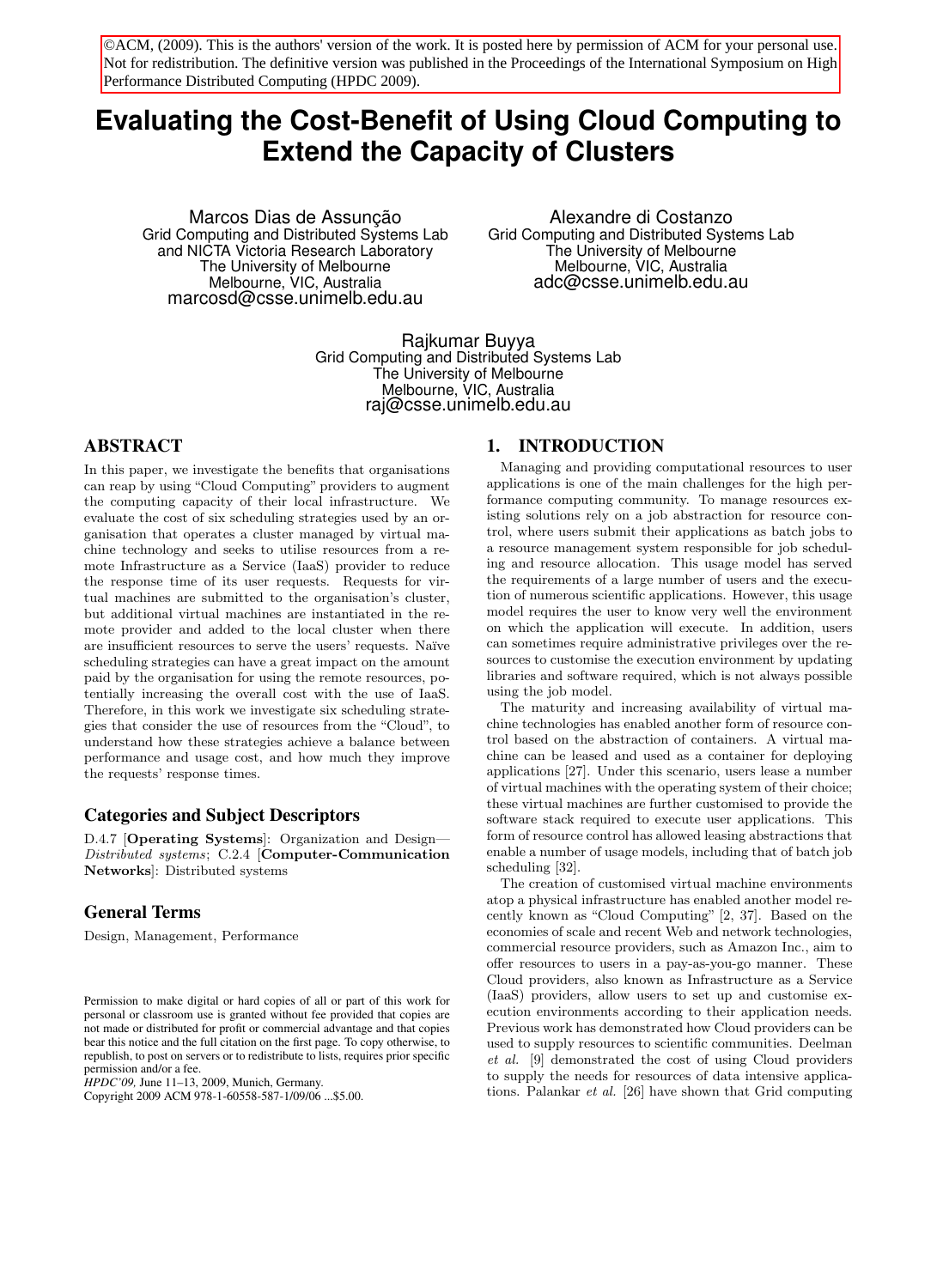users can benefit from mixing Cloud and Grid infrastructure by performing costly data operations on the Grid resources while utilising the data availability provided by the Clouds.

In this work, we investigate whether an organisation operating its local cluster can benefit from using Cloud providers to improve the performance of its users' requests. We evaluate six scheduling strategies suitable for a local cluster that is managed by virtual machine based technology to improve its Service Level Agreements (SLAs) with users. These strategies aim to utilise remote resources from the Cloud to augment the capacity of the local cluster. However, as the use of Cloud resources incurs a cost, the problem is to find the price at which this performance improvement is achieved. We aim to explore the trade-off between performance improvement and cost.

We have implemented a system that relies on virtualisation technology for enabling users to request virtual machines from both the local cluster and the Cloud to run applications. In this work, we evaluate via simulation six strategies for improving scheduling performance through the use of a Cloud provider. In summary, the contributions of this work are to:

- Describe a system that enables an organisation to augment its computing infrastructure by allocating resources from a Cloud provider.
- Provide various scheduling strategies that aim to minimise the cost of utilising resources from the Cloud provider.
- Evaluate the proposed strategies, considering different performance metrics; namely average weighted response time, job slowdown, number of deadline violations, number of jobs rejected, and the money spent for using the Cloud.

The rest of this paper is organised as follows. In Section 2 we provide the background on virtual machines, Cloud computing, and scheduling. Then, we present the six scheduling strategies for redirecting requests from the cluster to the Cloud in Section 3. Section 4 describes the system design. Next, Section 5 shows the considered experimental scenario and reports the performance evaluation of the investigated strategies. Related work is discussed in Section 6 whereas conclusions are presented in Section 7.

# 2. BACKGROUND AND CONTEXT

This work considers the case where an organisation manages a local cluster of computers through virtual machine technology to supply its users with resources required by their applications. The scenario, depicted in Figure 1, can also represent a centre that provides computing resources to scientific applications or a commercial organisation that provisions resources to its business applications. The organisation wants to provision resources for its user applications in a way that guarantees acceptable response time.

The resources of the *local cluster* are managed by a Virtual Infrastructure Engine (VIE) such as Open Nebula [13] and Eucalyptus [25]. The VIE can start, pause, resume, and stop Virtual Machines (VMs) on the physical resources offered by the cluster. The scheduling decisions at the cluster are performed by the Scheduler, which leases the site's virtual machines to the users. The scheduler also manages the



**Local computing cluster**

Figure 1: The resource provisioning scenario.

deployment of VMs on a Cloud Provider according to provisioning strategies, which are detailed in the next section.

## 2.1 Virtualisation Technologies

The increasing availability of VM technologies has enabled the creation of customised environments atop physical infrastructures. The use of VMs in distributed systems brings several benefits such as: (i) server consolidation, allowing workloads of several under-utilised servers to be placed in fewer machines; (ii) the ability to create VMs to run legacy code without interfering in other applications' APIs; (iii) improved security through the creation of sandboxes for running applications with questionable reliability; (iv) dynamic provision of VMs to services, allowing resources to be allocated to applications on the fly; and (v) performance isolation, thus allowing a provider to offer some levels of guarantees and better quality of service to customers' applications.

Existing systems based on virtual machines can manage a cluster of computers by enabling users to create virtual workspaces [20] or virtual clusters [13, 6, 14] atop the actual physical infrastructure. These systems can bind resources to virtual clusters or workspaces according to the demands of user applications. They also provide an interface through which the user can allocate virtual machines and configure them with the operating system and software of choice. These resource managers allow the user to create customised virtual clusters using shares of the physical machines available at the site.

Virtualisation technology minimises some security concerns inherent to the sharing of resources among multiple computing sites. Therefore, we utilise virtualisation software in our system design, described in Section 4, because existing cluster resource managers relying on virtual machines can provide the building blocks, such as availability information, required for the creation of virtual execution environments. The creation of execution environments comprising multiple computing sites is our long-term goal. In addition, relying on virtual machines eases deploying execution environments on multiple computing sites as the user application can have better control over software installed on the resources allocated from the sites without compromising the operation of the hosts' operating systems.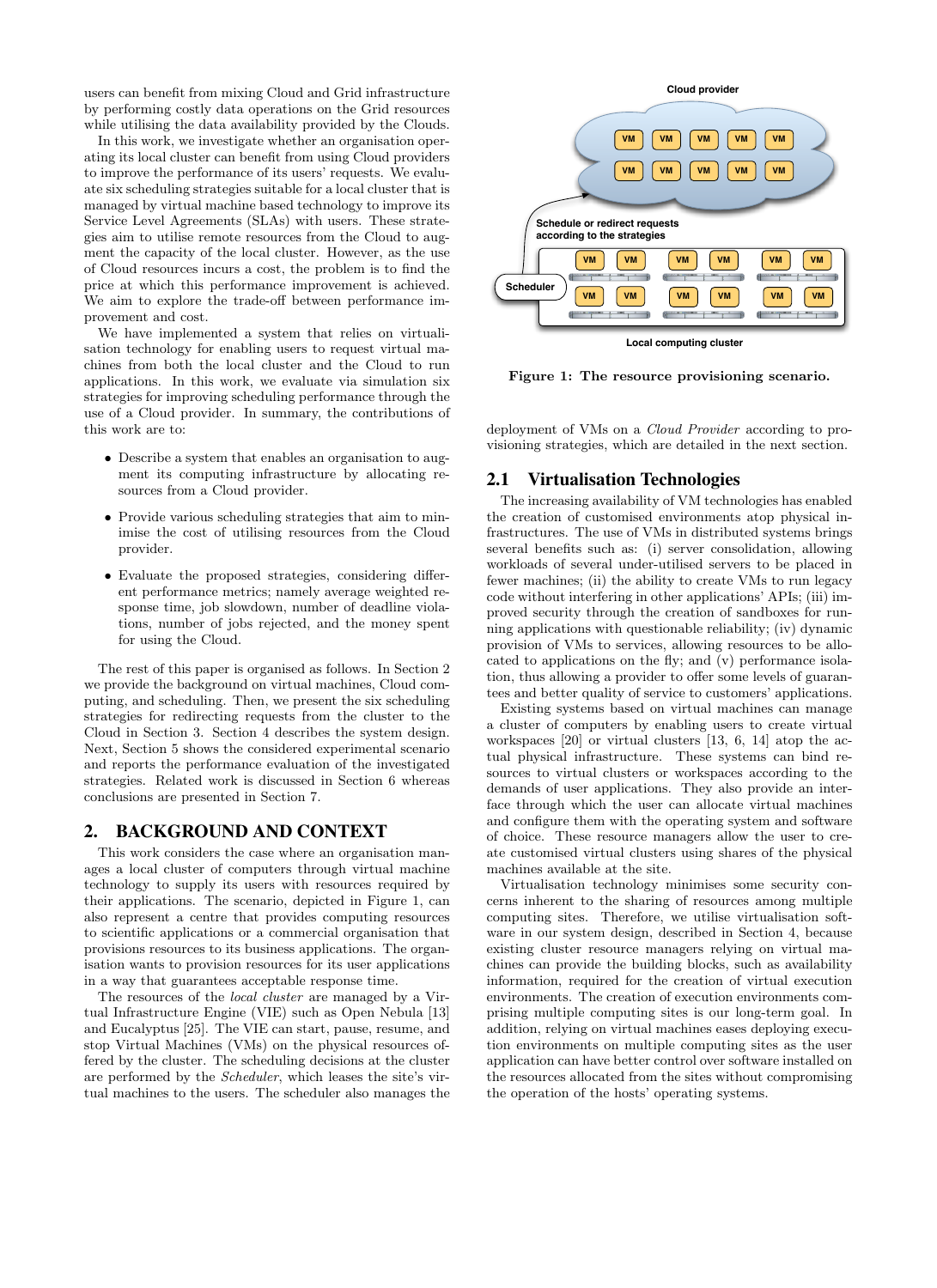## 2.2 Infrastructure as a Service

Virtualisation technologies have also facilitated the realisation of a new models such as as Cloud Computing or IaaS. The main idea is to supply users with on-demand access to computing or storage resources and charge fees for their usage. In these models, users pay only for the resources they utilise. A key provider of this type of on-demand infrastructure is Amazon Inc. with its Elastic Compute Cloud (EC2) [1]. EC2 allows users to deploy VMs on Amazon's infrastructure, which is composed of several data centres located around the world. To use Amazon's infrastructure, users deploy instances of pre-submitted VM images or upload their own VM images to EC2. The EC2 service utilises the Amazon Simple Storage Service (S3), which aims at providing users with a globally accessible storage system. S3 stores the users' VM images and, as EC2, applies fees based on the size of the data and the storage time.

#### 2.3 Scheduling and Redirection Strategies

The strategies investigated in this work define how the scheduler performs the scheduling of leases and when it borrows resources from the Cloud. The scheduler is divided into two sub-scheduler modules, one managing the scheduling of requests at the local cluster, hereafter also termed the Site Scheduler, and another managing the scheduling on the Cloud resources, termed as the Cloud scheduler. We term a strategy or algorithm used to schedule the leases as a scheduling strategy, and the algorithm that defines when the scheduler borrows resources from the Cloud and which requests are redirected to the Cloud resources as a redirection strategy. A combination of scheduling and redirection strategies is a strategy set. As discussed later in Section 3, a redirection strategy can be invoked at different times (e.g. a job arrival or completion) in different strategy sets.

## 2.4 Types of User Requests

The users of the infrastructure run different applications with different computing requirements. Some applications need resources at particular times to meet application deadlines, whereas other applications are not strict about the time when they are given resources to execute as long as they are granted the resources required. The first category of applications is termed as deadline-constrained whereas the second category is termed as best-effort.

For the purposes of this work, users are to be serviced by virtual machines hosted by an individual computing site; thus the same user request cannot receive resources from both the Cloud provider and the organisation's cluster. Applications that rely heavily on message passing interfaces are generally sensitive to network delays and, despite advances in virtualisation technology [35], may not benefit heavily from using resources from multiple computing sites. In practice, the execution of these applications is generally confined to an individual computer cluster.

We will relax this assumption in future work as applications may present different communication demands. Some applications are composed of tasks that consist of multiple executions of the same program with different input parameters. These applications are termed as bag-of-tasks and the tasks generally do not require communication between them; which makes these applications good candidates for utilising resources from multiple sites.

## 3. EVALUATED STRATEGY SETS

As described in Section 2, a strategy set consists of strategies for scheduling requests at the site and the Cloud, and a redirection strategy that specifies which requests are redirected to the Cloud.

As scheduling strategies we use conservative [24], aggressive [21], and selective backfilling [33]. With conservative backfilling, each request is scheduled  $(i.e.$  it is granted a reservation) when it arrives in the system, and requests are allowed to jump ahead in the queue if they do not delay the execution of other requests. In aggressive backfilling, only the request at the head of the waiting queue – called the  $pivot -$  is granted a reservation. Other requests are allowed to move ahead in the queue if they do not delay the pivot. Selective backfilling grants reservations to requests that have waited long enough in the queue. Under selective backfilling a request is granted a reservation if its expected slowdown exceeds a threshold. The expected slowdown of a request  $r$ is also called eXpansion Factor (XFactor) and is given by Equation 1.

#### $XFactor = (wait time + run time)/run time$  (1)

In fact, we use the Selective-Differential-Adaptive scheme proposed by Srinivasan et al. [33], which lets the XFactor threshold be the average slowdown of previously completed requests

The following strategy sets are considered for scheduling requests that arrive at the organisation's cluster:

Naïve: both Site and Cloud schedulers use conservative backfilling to schedule the requests. The redirection algorithm is executed at the arrival of each job at the site. If the site scheduler cannot start a request immediately, the redirection algorithm checks whether the request can be started immediately using Cloud resources. If the request can start on the Cloud resources, then it is redirected to the Cloud, otherwise it is placed in the site's waiting queue.

Shortest Queue: jobs at the site's cluster are scheduled in a First-Come-First-Served (FCFS) manner with aggressive backfilling [21]. The redirection algorithm executes as each job arrives or completes, and computes the ratio of virtual machines required by requests currently waiting in the queue to the number of processors available, similar to the work of England and Weissman [11]. If the Cloud's ratio is smaller than the cluster's, the redirection algorithm iterates the list of waiting requests and redirects requests until both ratios are similar.

Weighted Queue: this strategy is an extension of the Shortest Queue strategy. As each job arrives or completes, the scheduler computes the number of virtual machines required by waiting requests on the cluster and how many virtual machines are in execution on the Cloud. The site scheduler then computes the number of VMs that can be started on the Cloud,  $num\_vms$ , as the minimum between the number of VMs demanded by the site's requests and the Cloud's VM limit, and redirects requests to the Cloud until  $num\_vms$  is reached.

Selective: the local site uses the selective backfilling scheme described earlier. As each job arrives or completes, the scheduler checks which requests can be started, then starts them. Using the same approach based on queue ratios used in the Shortest Queue strategy, the scheduler then computes the ratios for the cluster and the Cloud. If the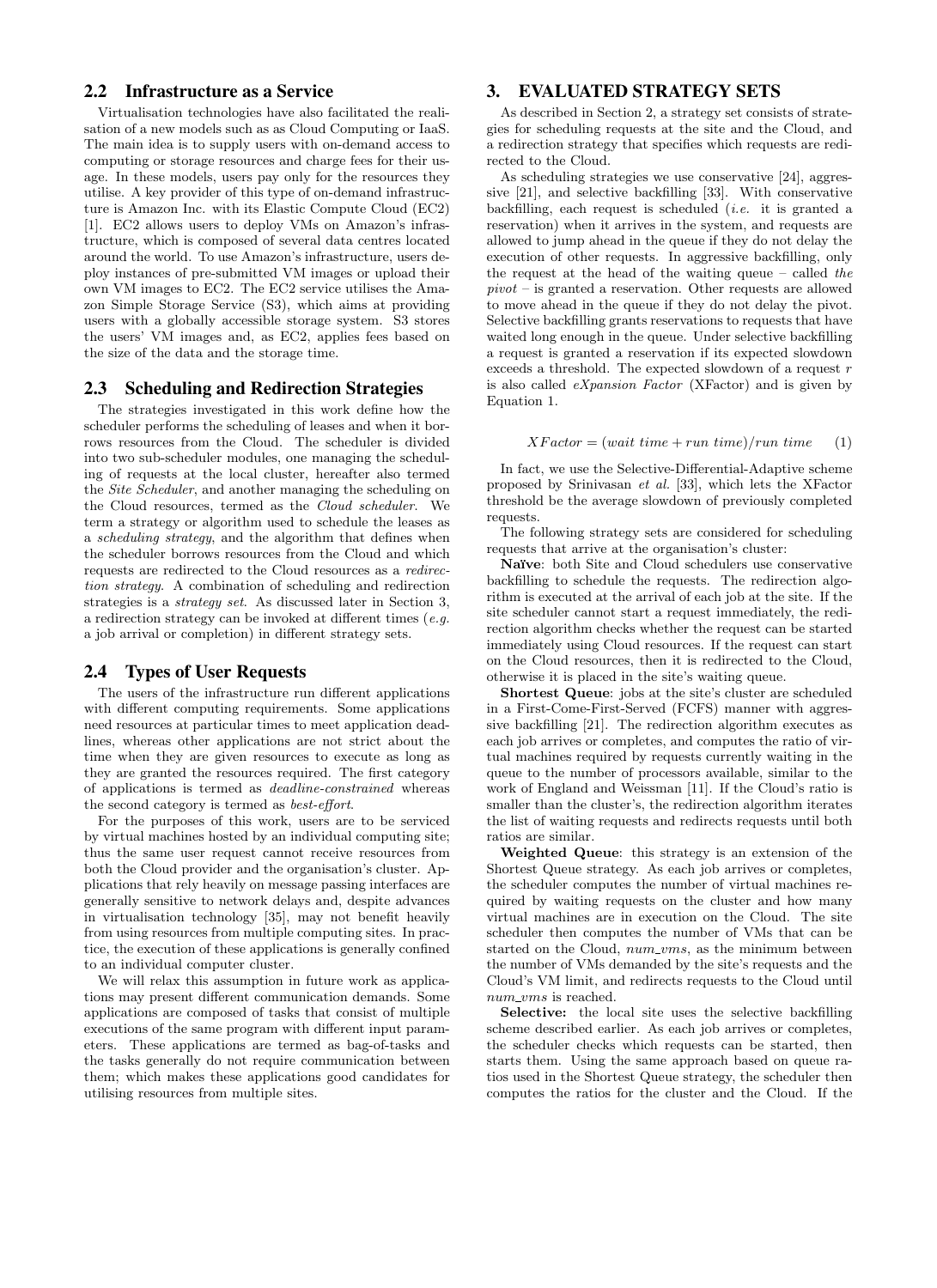ratios are different, the algorithm iterates the list of waiting requests and checks their XFactors. For each waiting request, if the expansion factor exceeds the threshold, the algorithm checks the potential start time for the request at both the Cloud and the site. The algorithm finally makes a reservation at the place that provides the earliest start time.

We also investigate strategies to schedule deadline constrained requests using resources from the site and the Cloud provider. The additional deadline-aware strategies are:

Conservative: both local site and Cloud schedule requests using conservative backfilling. As each request arrives, the scheduler checks if the site can meet the request's deadline. If the deadline cannot be met, the scheduler checks the availability on the Cloud. If the Cloud can meet the request's deadline, then the request is scheduled on the Cloud resources. If the request deadline cannot be met, the scheduler schedules the request on the local site if it provides a better start time than the Cloud. Otherwise, the request is redirected to the Cloud.

Aggressive: both local site and Cloud use aggressive backfilling to schedule requests. Similarly to the work of Singh et al. [31], as each request arrives the scheduler builds a tentative schedule for currently waiting requests. Using aggressive backfilling for building the tentative schedule, the scheduler sorts the requests using an Earliest Deadline First scheme and checks whether the acceptance of the arriving request would break any request deadline. If there are no potential deadline violations, the request is scheduled locally; otherwise, a tentative schedule is built for Cloud resources. If the request does not break deadlines of requests scheduled to use the Cloud, the request is served with resources from the Cloud provider. If the request deadline cannot be met, the scheduler schedules the request using the local site's resources if they provide a better start time than the Cloud. Otherwise the request is served by resources from the Cloud. absorbine developed the particles the contained such as the module of the request of the contained the contained and the place of the place of Module and the place of WM and contained a type of VM and contained a communic

# 4. SYSTEM DESIGN

In this section, we describe briefly the design of the Inter-Grid Gateway (IGG), which is analogous to the scheduler and uses a VIE to enforce virtual machine leases granted to users. The names of the components derive from our previous work on the interconnection of computational Grids [8].

IGGs can have peering relationships that define under which circumstances they borrow resources from one another. These peering relationships specify when an IGG seeks to use resources from another IGG and how the IGG evaluates a request for resources from another IGG. The IGG has been implemented in Java, and a layered view of its components is presented in Figure 2.

The central component of the IGG is the *Scheduler*; in charge of serving users' requests, handling reservations, and managing start and stop of virtual machines when jobs are scheduled. The scheduler maintains the resource availability information and interacts with the Virtual Machine Manager (VM Manager) for creating, starting or stopping virtual machines to fulfil the requirements of the scheduled requests.

The IGG does not share physical resources directly, but relies on virtualisation technology to abstract them. The VM Manager controls the deployment of virtual machines for the IGG. The types of virtual machines available for the IGG are described as Virtual Machine Templates, which are analogous to computers' configurations. A VM template



Figure 2: Main components of the IGG.

the number of processors or cores assigned to the VM, the amount of memory, the kernel used to boot the operating system, the disk image, and the price of using a VM of this type over one hour. All available templates are stored in the IGG's repository. At present, users willing to request VMs, need to specify the templates they want to use from the repository. In addition, IGGs need to agree on the templates in order to allow one IGG to borrow VMs from another. In this work, we consider that the Cloud provider has a matching template for each template available at the organisation's cluster.

The VM Manager deploys VMs on physical resources when requested by the IGG. The scheduling strategies that define when and which VMs are started or shut down are implemented as part of the IGG's scheduler. The VM Manager relies on a VIE for deploying and managing VMs; the current implementation uses Open Nebula as a VIE for virtualising a physical cluster infrastructure. In addition, the VM Manager is able to control VMs hosted by a Cloud provider such as Amazon EC2 [1].

The Communication Module is responsible for message passing. This module receives messages from other entities and delivers them to the components registered as listeners. Message-passing makes gateways loosely coupled and allows for more failure-tolerant communication protocols.

## 5. PERFORMANCE EVALUATION

This section describes the scenario considered for performance evaluation, the performance metrics, and experimental results.

#### 5.1 Experimental Scenario

The evaluation of the strategies is performed by using a discrete-event simulator [5]. We use simulation because it enables us to perform repeatable experiments, and the cost incurred by performing experiments on real infrastructure would be prohibitively expensive. To store the information about resources available for running virtual machines, the scheduler uses a data structure based on a red-black tree [7] whose nodes contain the list of resources available at the start or completion of leases. The tree is augmented by a double-linked list connecting the sibling nodes; this list eases the interaction for finding alternative time slots when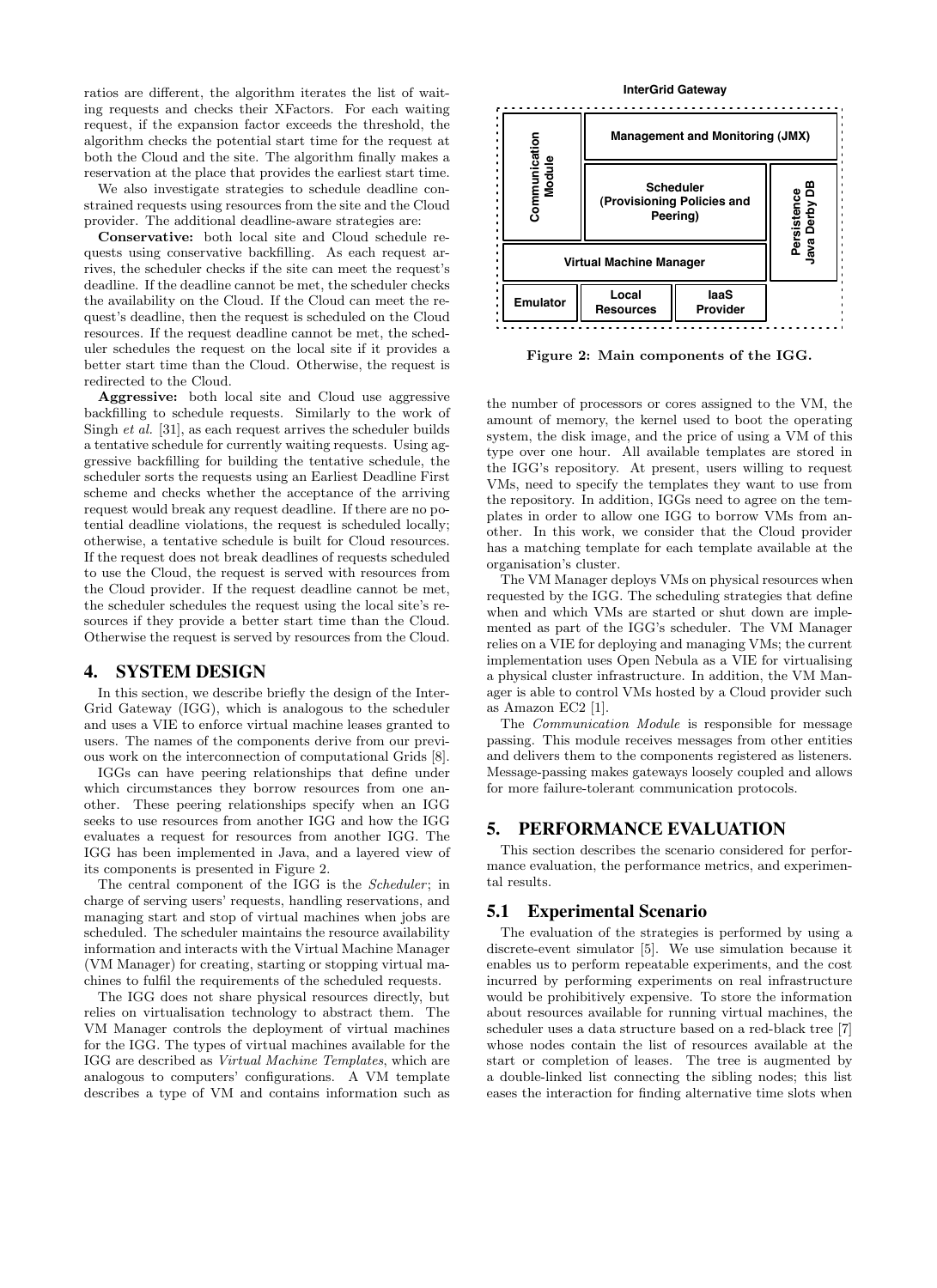handling advance reservations or looking for potential start times for requests. This data structure is based on the idea of availability profile used in some implementations of conservative backfilling [24].

We model the San Diego Super Computer (SDSC) Blue Horizon machine because job traces collected from this supercomputer are publicly available<sup>1</sup> and have been studied previously [22]. The Blue Horizon machine comprises 144 nodes. The limit of virtual machines that the site can host is the same as the number of nodes. In addition, in this work the maximum number of virtual machines that can be in execution by the Cloud provider at a particular time is the same as the maximum in the local cluster. We plan to relax this assumption in future work.

To compute the cost of using resources from the Cloud provider, we use the amounts charged by Amazon to run basic virtual machines at  $EC2$  (*i.e.* as of writing of this paper the rate was US\$0.10 per virtual machine/hour). The experiments consider only the amount charged to run VMs, but in practice Amazon charges for the usage of other resources such as network and storage. Other usage fees are not considered in this work because they depend on the applications' communication and data requirements.

The operating system running on a virtual machine takes from a few seconds to some minutes to boot, but Amazon commences charging users when the VM process starts. The experiments therefore consider that the booting time is already included into the request's duration. In addition, the experiments consider full-hours of utilisation; if a request uses a VM for 30 minutes for example, the cost of one hour is considered.

#### 5.2 Performance Metrics

Some metrics related to requests' response times include the bounded job slowdown (bound=10 seconds), hereafter referred only as job slowdown [12] and the Average Weighted Response Time (AWRT) [15]. The AWRT measures how long on average users wait to have their requests completed. A short AWRT indicates that on average users do not wait long for their requests to complete.

$$
AWRT = \frac{\sum_{j \in \tau_k} p_j \cdot m_j \cdot (ct_j - st_j)}{\sum_{j \in \tau_k} p_j \cdot m_j}
$$
 (2)

The AWRT is given by Equation 2, where  $m_j$  is the number of virtual machines required by request j,  $p_j$  is the execution time of the request,  $ct_j$  is the time of completion of the request and  $st_j$  is its submission time. The resource consumption  $(p_i \cdot m_j)$  of each request j is used as the weight.

In order to compute the benefits of using one strategy over another, we also compute the cost ratio between AWRT and the amount spent in running virtual machines on the Cloud. In addition, we measure the number of deadline violations and request rejections when we evaluate scenarios where some requests are deadline constrained. More information about the ratios is provided along with respective experiments.

## 5.3 Experimental Results

The first experiment evaluates the performance improvement of different strategy sets by running virtual machines on the Cloud provider and the cost of such improvement in each case. This experiment uses a metric termed as performance cost. The performance cost of a strategy st is given by Equation 3.

$$
perf. \ cost_{st} = \frac{Amount \ spent}{AWRT_{base} - AWRT_{st}} * AWRT_{st} \tag{3}
$$

where *Amount spent* is the amount spent running virtual machines on the Cloud provider,  $AWRT_{base}$  is the AWRT achieved by a base strategy that schedules requests using only the site's resources and  $AWRT_{st}$  is the AWRT reached by the strategy st when Cloud resources are also utilised. This metric aims to quantify the improvement achieved in AWRT and its cost; the smaller the performance improvement cost, the better the strategy performs. In the experiments described in this section, the base strategy is FCFS with aggressive backfilling.

For this experiment, the site's workloads have been generated using Lublin and Feitelson's model [22], here referred to as Lublin99. Lublin99 has been configured to generate two-month-long workloads of type-less requests (*i.e.* no distinction is made between batch and interactive requests); the maximum number of CPUs used by the generated requests is set to the number of nodes in the cluster. This experiment evaluates the performance cost under different types of workloads. In order to generate different workloads, we modify three parameters of Lublin99's model, one at a time. First, we change the mean number of virtual machines required by a request (specified in  $log_2$ ) to  $log_2m$ −umed where  $m$  is the maximum number of virtual machines allowed in system. We vary umed from 1.5 to 3.5. The larger the value of umed, the smaller the requests become in terms of numbers of VMs required and consequently result in lighter loads. The second parameter changed in the experiments affects the inter-arrival time of requests at rush hours. The inter-arrival rate of jobs is modified by setting the  $\beta$  of the gamma distribution (hereafter termed barr), which we vary from 0.45 to 0.55. As the values for barr increase, the interarrival time of requests also increases. The last parameter impacts on the request duration by changing the proportion of the first gamma in the hyper-gamma distribution used to compute the requests runtimes. The proportion  $p$  of the first gamma in Lublin99's model is given by  $p = pa * nodes + pb$ . We vary the paremeter  $pb$  from 0.5 to 1.0. The larger the value of pb, the smaller the duration of the requests.

The results of this experiment are shown in Figure 3. Each data point is the average of 5 simulation rounds. Graphs (a), (b) and (c) show the site's utilisation under aggressive backfilling scheduling when the Cloud resources are not used. These graphs illustrate the effect of the parameter changes on the load. Graphs (d), (e) and (f) show the performance cost when we vary: the number of VMs required by a request, the inter-arrival interval and the request's duration, respectively. The higher values obtained by the naïve strategy show that more money is spent to achieve an improvement in AWRT, especially under heavy loads, as shown in graph (d). From graphs (a) and (d), we also observe that the performance cost of using the Cloud is linear with the decrease in number of VMs of requests except for the naïve

<sup>1</sup>http://www.cs.huji.ac.il/labs/parallel/workload/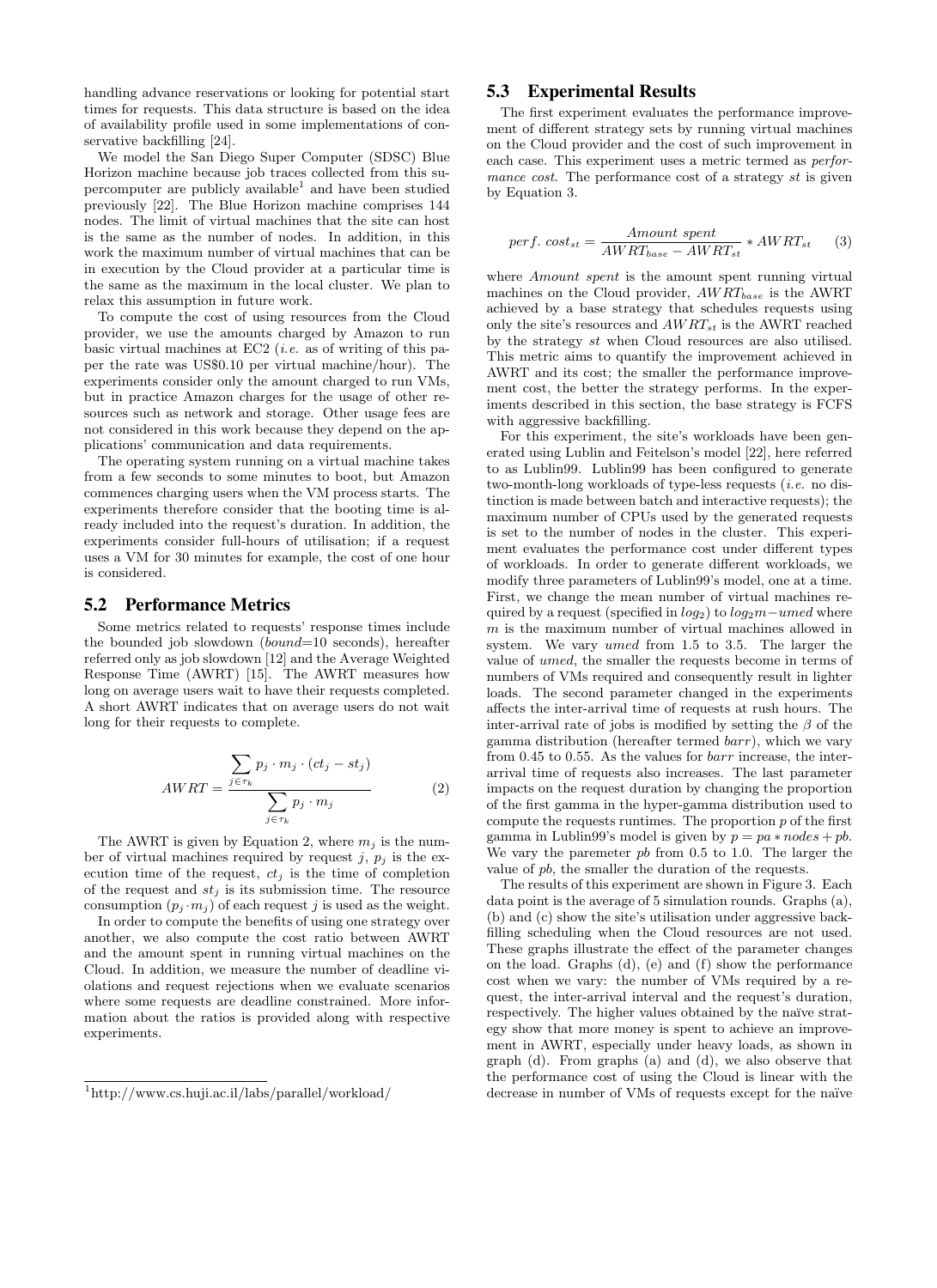

Figure 3: The top three graphs show the site's utilisation using the base aggressive backfilling strategy without Cloud resources; the bottom three graphs show the performance cost under different workloads. Higher values of umed result in requests requiring a larger number of VMs. The larger the value of  $barr$ , the greater the inter-arrival time of requests at rush hours. The time duration of the requests decrease as the value of  $pb$  increases. Each data point is the average of 5 simulation rounds.

strategy, which is very expensive for small requests. Under lighter loads, all strategies tend to yield the same ratio of cost and performance. With small inter-arrival periods, all strategies have similar performance, except the naïve strategy. The naïve strategy again provides a high performance cost, as shown in graph (e). With the variation of request arrival time, the experiments show a limit of the performance cost close to US\$5,500. The cost increases until this limit and then decreases, due to the increase of the request inter-arrival time. More time between requests allows using less resources, which makes it more costly to rely on the Cloud to improve the request response time. For smaller inter-arrival time values, there is an important difference in cost of performance for the naïve strategy in comparison to other strategies. In the last part of the experiment, graphs (c) and (f), all strategies return similar performance cost for the same request duration variation. The performance cost is inversely proportional to the cluster usage.

The second experiment evaluates the site using resources from the Cloud to meet service level agreements with consumers. In this experiment the requests have deadlines and we measure the cost of reducing deadline violations, or requests completing after their deadlines. The cost of reducing deadlines using a strategy st is given by Equation 4.

$$
non-violation cost_{st} = \frac{Amount\ spent_{st}}{viol_{base} - viol_{st}} \tag{4}
$$

where Amount spent<sub>st</sub> is the amount spent with Cloud resources,  $viol_{base}$  is the number of violations using a base strategy and  $viol_{st}$  is the number of violations under the evaluated strategy. The base policy is aggressive backfilling sorting the jobs for scheduling and backfilling in an Earliest Deadline First manner.

This experiment uses real job traces collected from the SDSC Blue Horizon machine to model the workload of the site's cluster. As the job trace spans a period of two years, we divide it into intervals of two months each. For each experiment, we perform 5 simulation rounds using a different workload for each round. As the deadline information is not available in the trace, we use a Bernoulli distribution to select from the trace the requests that should have deadlines. In this way, a request read from the job trace file has a probability of being deadline constrained. The experiments consider different numbers of deadline constrained requests.

To generate the request deadlines we use a technique described by Islam *et al.* [19], which provides a feasible schedule for the jobs. To obtain the deadlines, we perform the experiments by scheduling requests on the site's cluster without the Cloud using aggressive backfilling. After that, the deadline  $d_i$  of a job j is calculated using Equation 5:

$$
d_j = \begin{cases} st_j + (ta_j * sf), & \text{if } [st_j + (ta_j * sf)] < ct_j \\ ct_j, & \text{otherwise} \end{cases} \tag{5}
$$

where  $st_j$  is the request j's submission time,  $ct_j$  is its completion time,  $ta_i$  if the request's turn around time (*i.e.* the difference between the request's completion and submission times) and sf is a stringency factor that indicates how urgent the deadlines are. If  $sf = 1$ , then the request's deadline is the completion under the aggressive backfilling scenario. We evaluate the strategies with different stringency factors  $(i.e. 0.9, 1.3, and 1.7 termed tight, normal and relaxed dead$ line scenarios respectively).

The results of this experiment are depicted in Figure 4. The top graphs show the amount spent using resources from the Cloud provider to reduce the number of deadline viola-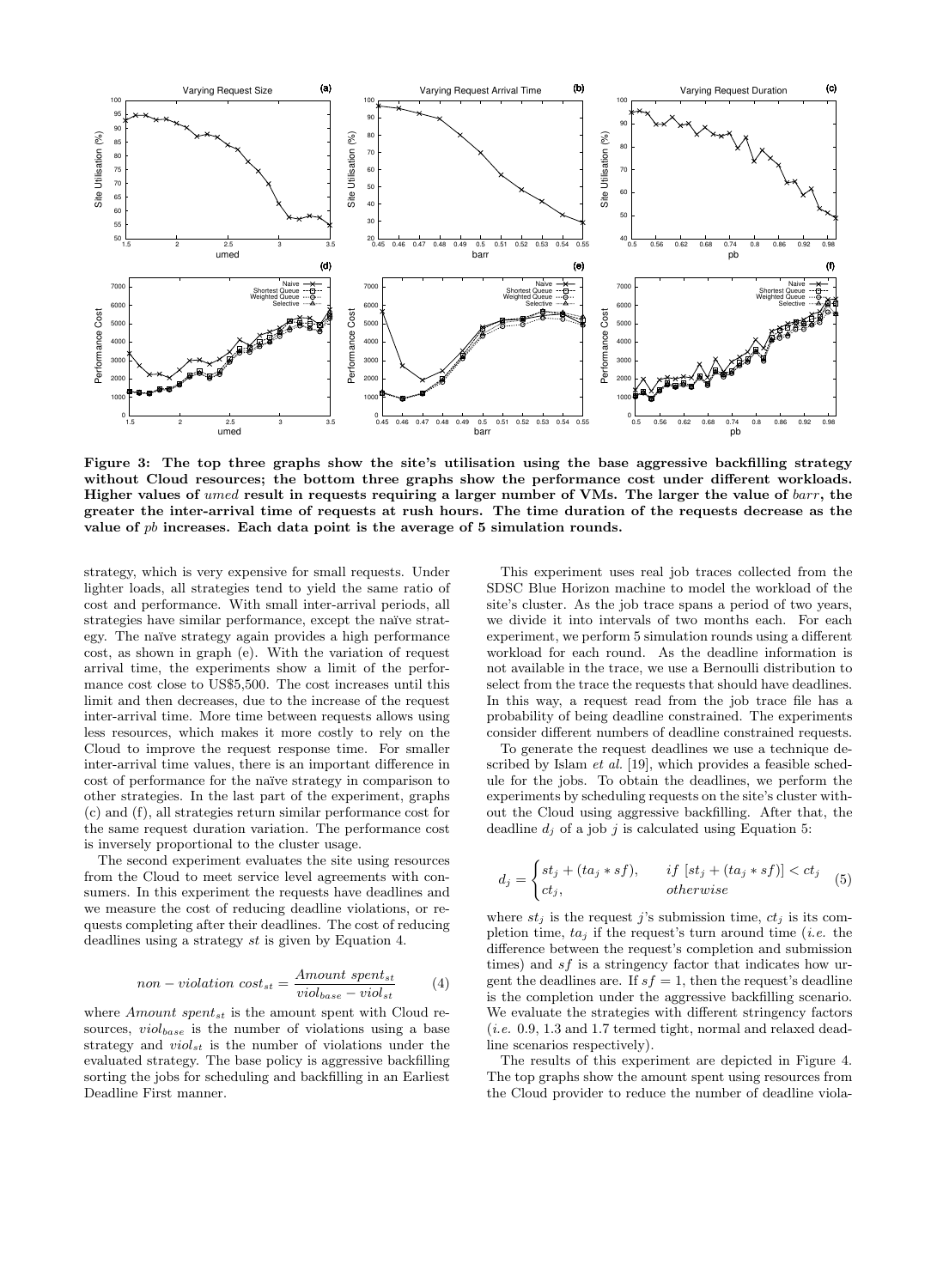

Figure 4: The top graphs show the amount spent using resources from the Cloud provider; the bottom graphs show the cost of decreasing deadline violations under different numbers of deadline constrained requests and different types of deadlines. Each data point is the average of 5 simulation rounds.

tions. The Conservative and the Aggressive deadline strategies spend smaller amounts than the remaining strategies because they are designed to consider deadlines. Other strategies, except the naïve, sort the requests according to deadlines; however, take into account other performance aspects such as minimising response time when redirecting requests to be scheduled on the Cloud. With a small proportion of deadline constrained requests with tight deadlines, the aggressive strategy had a smaller cost that the conservative strategy. With normal deadlines and a large number of deadline constrained requests, the aggressive strategy spends more than the conservative strategy.

We decided to evaluate the aggressive deadline strategy further in a scenario considering only the site's resources and a case considering the site and the Cloud. If the deadline of a request cannot be met, the request is rejected. This experiment evaluates how much the organisation would need to spend to decrease the number of jobs rejected. The results are summarised in Figure 5.

Figure 5 (a) shows the amount spent on the Cloud and (b) depicts the percentage of jobs rejected when the Cloud is used and not used. An amount of US\$3,000 is spent on the Cloud to keep the number of jobs rejected close to zero under a case where 70% of the requests have deadlines. With normal deadlines, the strategy did not spend more than US\$1,500 in any quantity of deadline constrained requests.

Again using traces from the SDSC Blue Horizon, the last experiment evaluates the amount of money spent using the Cloud infrastructure under different scheduling strategies, and compares the improvement of the strategies to a scenario where requests were scheduled using only the site's resources with aggressive backfilling. Table 1 summarises the results. All the strategies perform similarly in terms of AWRT improvement. However, the proposed strategy set based on selective backfilling yields a better ratio of



Figure 5: (a) amount spent using resources from the Cloud provider; (b) the decrease of requests rejected. Each data point is the average of 5 simulation rounds.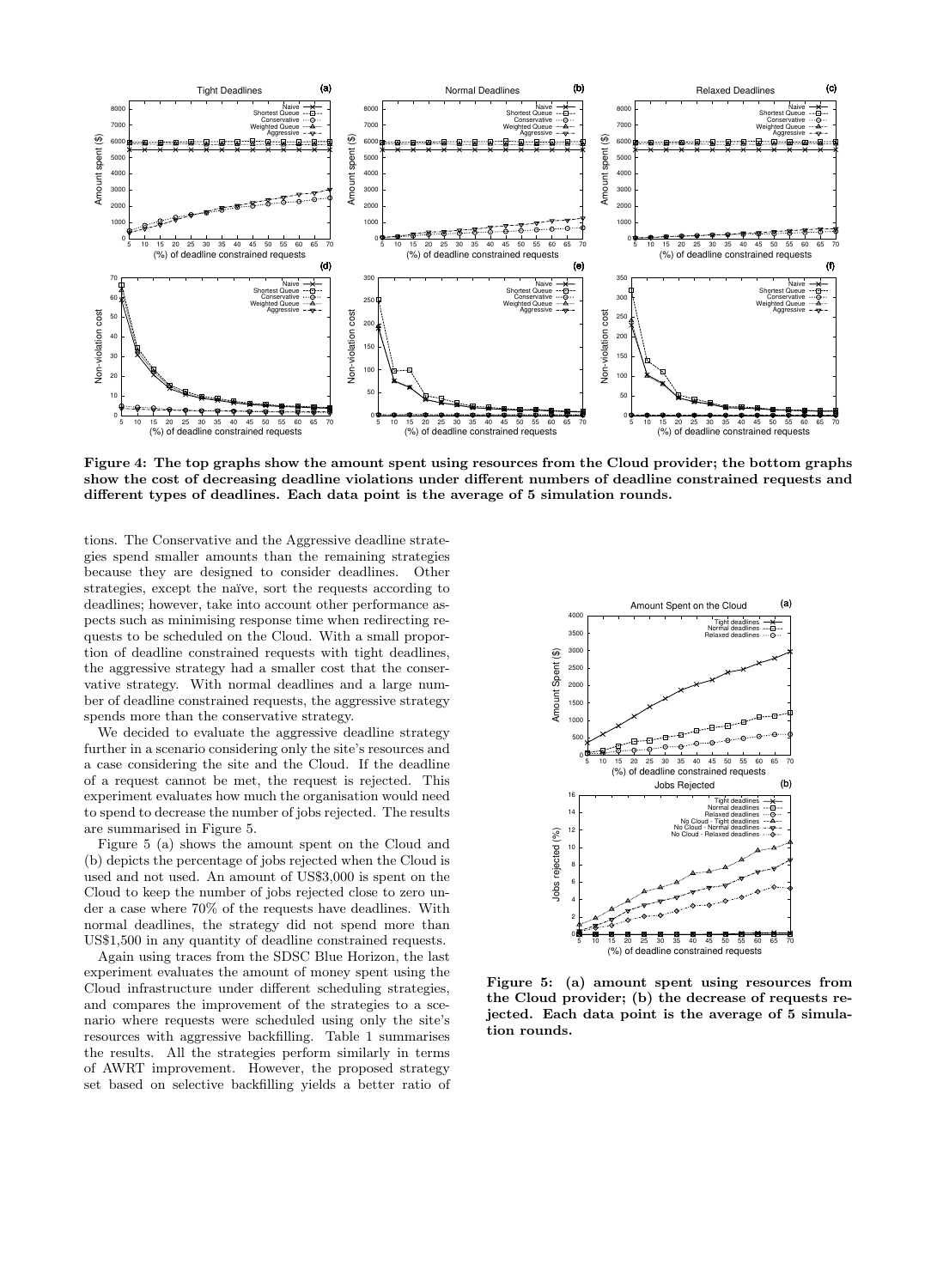Table 1: Performance of the strategies using workload traces (averages of 5 simulation rounds).

| Metric description                                                  | Naïve               | Shortest Queue      | Weighted Queue Selective |                     |
|---------------------------------------------------------------------|---------------------|---------------------|--------------------------|---------------------|
| Amount spent with VM instances (\$)<br>Number of VM instances/Hours | 5478.54<br>54785.40 | 5927.08<br>59270.80 | 5855.04<br>58550.40      | 4880.16<br>48801.60 |
| Average weighted response time (improvement)                        | 15036.77            | 15065.47            | 15435.11                 | 14632.34            |
| Overall Job slowdown (improvement)                                  | 38.29               | 37.65               | 38.42                    | -39.70              |

slowdown improvement to amount of money spent for using Cloud resources.

The experimental results described in this section show that the cost of increasing the performance of application scheduling is higher under a scenario where the site's cluster is underutilised. However, the cost-benefit of using a naïve scheduling strategy can be smaller than using other approaches as a large cost is incurred under scenarios of high system utilisation. In addition, request backfilling and redirection based on the expansion factors  $(i.e.$  selective backfilling) have shown a good ratio of slowdown improvement to amount of money spent for using Cloud resources.

## 6. RELATED WORK

Lease abstractions relying on virtual machine technology have been proposed [32, 20, 18]. Sotomayor et al. [32] explored a lease abstraction to handle the scheduling of a combination of best-effort jobs and advance reservations. Keahey *et al.* [20] demonstrated how to create customised execution environments for a Grid community via Globus Virtual Workspaces. Shirako provides a system of brokers that enable the leasing of various types of resources including virtual machines [18]. In addition, the number of migrations required when the broker and a site scheduler use conflicting policies has been investigated [16]. We evaluate the cost of extending the capacity of an organisation's cluster for improving the response time of user requests.

The applicability of Amazon services for Grid computing has been demonstrated in existing work. Palankar *et al.* [26] evaluated the use of Amazon S3 for Science Grids with dataintensive applications and concluded that Amazon S3 can be used for some of the operations required by data-intensive Grid applications. Although Grid applications can benefit from using Amazon services, such as improving data availability, Palankar et al. highlighted that a balance between the benefits of Amazon services and the cost of using Amazon's infrastructure should be taken into account. This balance involves performing expensive operations that generate large amounts of temporary data at the Grid infrastructure. Deelman et al. [9] evaluated the cost of using Amazon EC2 and S3 services to serve the resource requirements of a scientific application.

Existing work has shown how to enable virtual clusters that span multiple physical computer clusters [10, 29, 30]. Emeneker et al. [10] evaluated the overhead of creating virtual clusters using Xen [4] and the Moab scheduler. Vio-Cluster [29] is a system in which a broker responsible for managing a virtual domain (*i.e.* a virtual cluster) can borrow resources from another broker. Brokers have borrowing and lending policies that define when machines are requested from other brokers and when they are returned, respectively. The resources borrowed by one broker from another are used to run User Mode Linux virtual machines.

Systems for virtualising a physical infrastructure are also available. Montero et al. [23] investigated the deployment of custom execution environments using Open Nebula. They investigated the overhead of two distinct models for starting virtual machines and adding them to an execution environment. Montero et al. [28] also used GridWay to deploy virtual machines on a Globus Grid; jobs are encapsulated as virtual machines. They evaluated several strategies such as using one virtual machine execution per job, pausing the virtual machine between job executions, and reusing the virtual machine for multiple job executions. Montero et al. showed that the overhead of starting a virtual machine is small for the application evaluated. We use Open Nebula in the real system implementation of our architecture.

Singh et al. [31] proposed an adaptive pricing for advance reservations where the price of a reservation depends on how many jobs it delays. Aggressive backfilling is used to build a tentative schedule and test how many jobs are delayed. We use a similar approach for request admission control in one of our deadline-aware strategies and for deciding on the redirection of requests to the Cloud provider.

Market-based resource allocation mechanisms for largescale distributed systems have been investigated [38]. In this work, we do not explore a market-based mechanism as we rely on utilising resources from a Cloud provider that has cost structures in place. We focus on evaluating the trade-offs between improvement of scheduling user applications and cost of resource utilisation. Specifically, we aim to evaluate the cost of performance improvements.

Several load sharing mechanisms have been investigated in the distributed systems realm. Iosup et al. [17] proposed a matchmaking mechanism for enabling resource sharing across computational Grids. Wang and Morris [36] investigated different strategies for load sharing across computers in a local area network. Surana et al. [34] addressed the load balancing in DHT-based P2P networks. Balazinska et al. [3] proposed a mechanism for migrating stream processing operators in a federated system. We evaluate the benefits and the cost of adding resources from a Cloud provider to an organisation's infrastructure.

# 7. CONCLUSIONS

This paper evaluated the cost of improving the scheduling performance of virtual machine requests by allocating additional resources from a Cloud computing infrastructure. We considered the case of an organisation that operates its computing infrastructure, but wants to allocate additional resources from a Cloud infrastructure. The experiments evaluated the cost of improving the performance under different strategies for scheduling requests on the organisation's cluster and the Cloud provider. Naïve scheduling strategies can result in a higher cost under heavy load conditions. Experimental results showed that the cost of increasing the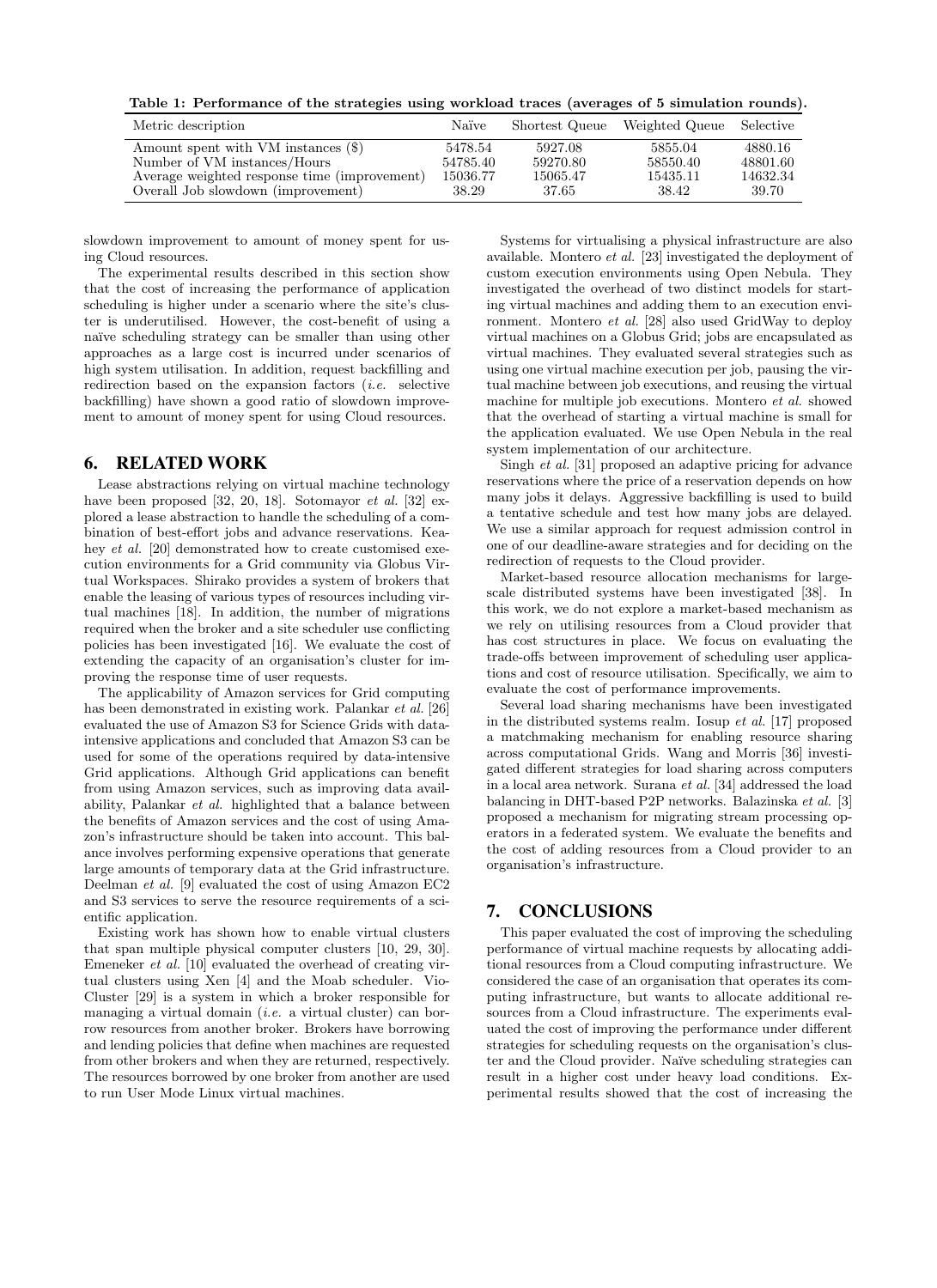performance of application scheduling is higher under a scenario where the site's cluster is under-utilised. In addition, request backfilling and redirection based on the expansion factors (i.e. selective backfilling) showed a good ratio of slowdown improvement to the money spent for using Cloud resources.

In future work, we would like to study the performance of different types of applications, such as bag-of-tasks or SPMD running on the local cluster, on the Cloud provider, and both at the same time. In addition, we are currently working on an adaptive strategy that aims to optimise scheduling performance considering the user's budget. For a given budget amount, the scheduler would find the best strategy to fulfil the user's request.

## 8. ACKNOWLEDGMENTS

We would like to thank: the anonymous reviewers for their comments; Sungjin Choi, Suraj Pandey, Carlos Varela, and Marco Netto for their feedback on a preliminary version of this work. This work is partially supported by research grants from the Australian Research Council (ARC) and Australian Department of Innovation, Industry, Science and Research (DIISR).

## 9. REFERENCES

- [1] Amazon Inc. Amazon Elastic Compute Cloud (Amazon EC2). http://aws.amazon.com/ec2.
- [2] M. Armbrust, A. Fox, R. Griffith, A. D. Joseph, R. H. Katz, A. Konwinski, G. Lee, D. A. Patterson, A. Rabkin, I. Stoica, and M. Zaharia. Above the clouds: A Berkeley view of Cloud computing. Technical report UCB/EECS-2009-28, Electrical Engineering and Computer Sciences, University of California at Berkeley, Berkeley, USA, February 2009.
- [3] M. Balazinska, H. Balakrishnan, and M. Stonebraker. Contract-based load management in federated distributed systems. In 1st Symposium on Networked Systems Design and Implementation (NSDI), pages 197–210, San Francisco, USA, March 2004. USENIX Association.
- [4] P. Barham, B. Dragovic, K. Fraser, S. Hand, T. Harris, A. Ho, R. Neugebauer, I. Pratt, and A. Warfield. Xen and the art of virtualization. In 19th ACM Symposium on Operating Systems Principles (SOSP '03), pages 164–177, New York, NY, USA, 2003. ACM Press.
- [5] R. Buyya and M. Murshed. GridSim: a toolkit for the modeling and simulation of distributed resource management and scheduling for Grid computing. Concurrency and Computation: Practice and Experience (CPE), 14(13–15):1175–1220, November-December 2002.
- [6] J. S. Chase, D. E. Irwin, L. E. Grit, J. D. Moore, and S. E. Sprenkle. Dynamic virtual clusters in a Grid site manager. In 12th IEEE International Symposium on High Performance Distributed Computing (HPDC 2003), page 90, Washington, DC, USA, 2003. IEEE Computer Society.
- [7] T. H. Cormen, C. E. Leiserson, R. L. Rivest, and C. Stein. Introduction to Algorithms. MIT Press / McGraw-Hill, Cambridge, Massachusetts, 2nd edition, 2001.
- [8] M. D. de Assunção, R. Buyya, and S. Venugopal. InterGrid: A case for internetworking islands of Grids. Concurrency and Computation: Practice and Experience (CCPE), 20(8):997–1024, June 2008.
- [9] E. Deelman, G. Singh, M. Livny, B. Berriman, and J. Good. The cost of doing science on the Cloud: The montage example. In 2008 ACM/IEEE Conference on Supercomputing (SC 2008), pages 1–12, Piscataway, NJ, USA, 2008. IEEE Press.
- [10] W. Emeneker, D. Jackson, J. Butikofer, and D. Stanzione. Dynamic virtual clustering with Xen and Moab. In Frontiers of High Performance Computing and Networking with ISPA 2006, volume 4331 of LNCS, pages 440–451, Berlin/Heidelberg, November 2006. Springer.
- [11] D. England and J. B. Weissman. Costs and benefits of load sharing in the computational Grid. In 10th International Workshop on Job Scheduling Strategies for Parallel Processing (JSSPP '04), volume 3277 of LNCS, pages 160–175, New York, USA, 2004. Springer Berlin Heidelberg.
- [12] D. G. Feitelson, L. Rudolph, U. Schwiegelshohn, K. C. Sevcik, and P. Wong. Theory and practice in parallel job scheduling. In Job Scheduling Strategies for Parallel Processing (IPPS '97), pages 1–34, London, UK, 1997. Springer-Verlag.
- [13] J. Fontán, T. Vázquez, L. Gonzalez, R. S. Montero, and I. M. Llorente. OpenNEbula: The open source virtual machine manager for cluster computing. In Open Source Grid and Cluster Software Conference – Book of Abstracts, San Francisco, USA, May 2008.
- [14] I. Foster, T. Freeman, K. Keahey, D. Scheftner, B. Sotomayor, and X. Zhang. Virtual clusters for Grid communities. In 6th IEEE International Symposium on Cluster Computing and the Grid (CCGRID 2006), pages 513–520, Washington, DC, USA, May 2006. IEEE Computer Society.
- [15] C. Grimme, J. Lepping, and A. Papaspyrou. Prospects of collaboration between compute providers by means of job interchange. In Job Scheduling Strategies for Parallel Processing, volume 4942 of Lecture Notes in Computer Science, pages 132–151, Berlin / Heidelberg, April 2008. Springer.
- [16] L. Grit, D. Inwin, A. Yumerefendi, and J. Chase. Virtual machine hosting for networked clusters: Building the foundations for 'autonomic' orchestration. In 1st International Workshop on Virtualization Technology in Distributed Computing (VTDC 2006), Tampa, Florida, November 2006.
- [17] A. Iosup, D. H. J. Epema, T. Tannenbaum, M. Farrellee, and M. Livny. Inter-operating Grids through delegated matchmaking. In 2007 ACM/IEEE Conference on Supercomputing (SC 2007), pages 1–12, New York, USA, November 2007. ACM Press.
- [18] D. Irwin, J. Chase, L. Grit, A. Yumerefendi, D. Becker, and K. G. Yocum. Sharing networked resources with brokered leases. In USENIX Annual Technical Conference, pages 199–212, Berkeley, USA, June 2006. USENIX Association.
- [19] M. Islam, P. Balaji, P. Sadayappan, and D. K. Panda. QoPS: A QoS based scheme for parallel job scheduling. In 9th International Workshop on Job